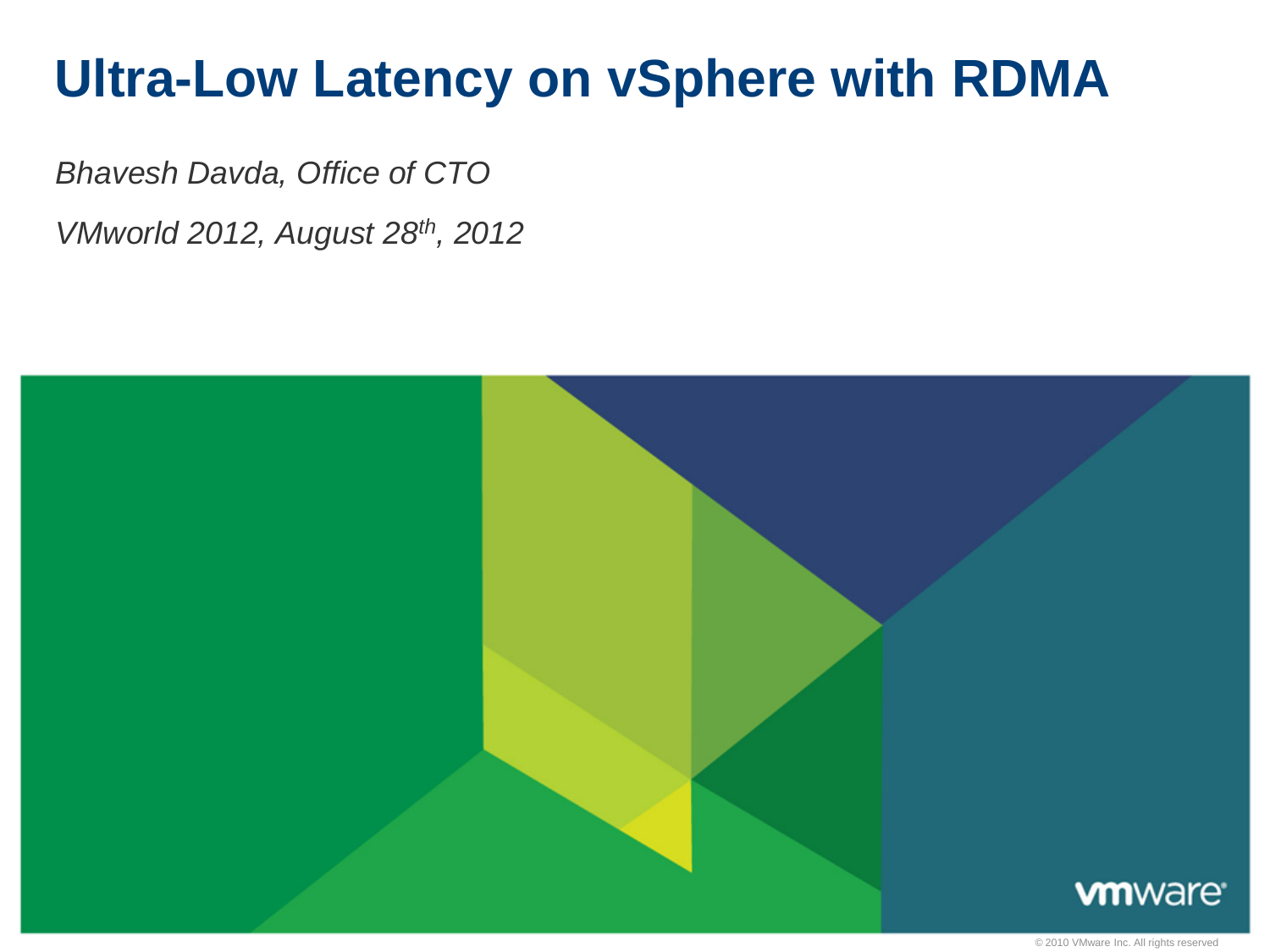- **RDMA primer**
- **RDMA based applications**
- **Options for RDMA access in vSphere virtual machines**
- **RDMA advantages for vSphere hypervisor services**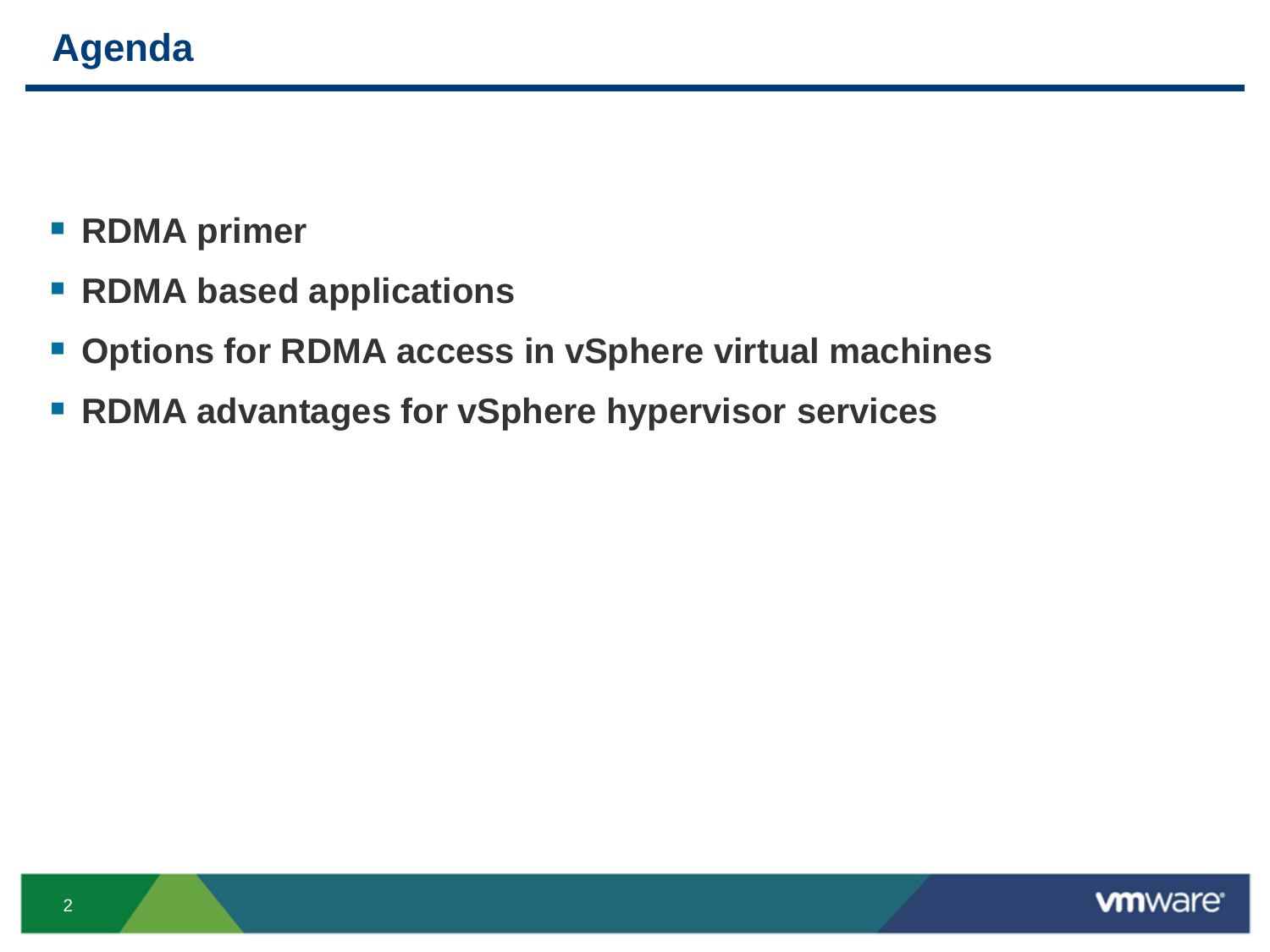## **RDMA primer**

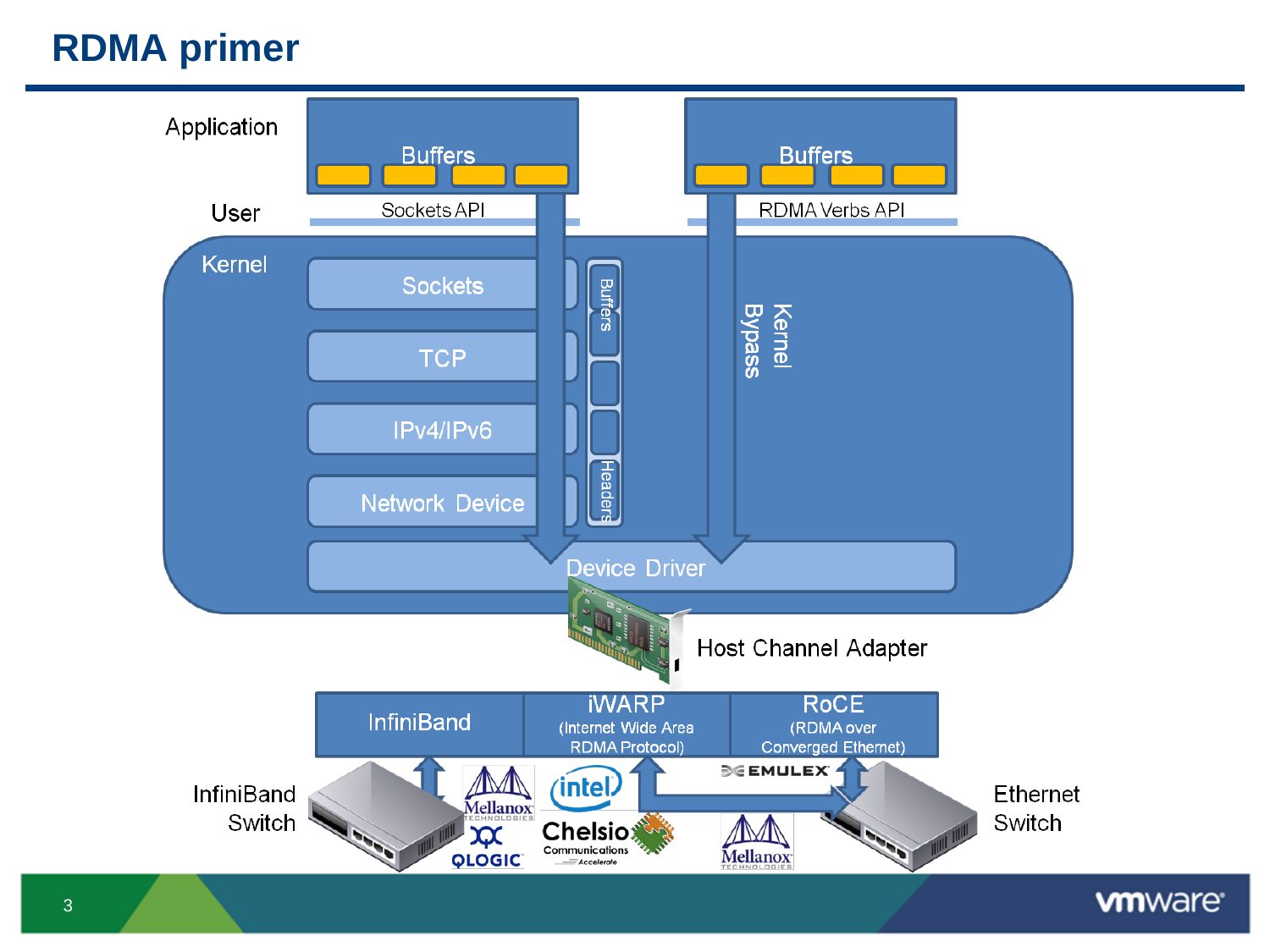## **Ultra low latency**

• < 1 microsecond one-way for small messages with Mellanox CX3 FDR HCA in bare-metal (non-virtualized) environment

## **High throughput**

• > 50 Gbps one-way for large messages with Mellanox CX3 PCIe3 FDR HCA in bare-metal (non-virtualized) environment

# **CPU efficiency**

• Offloads CPU of running any protocol stack in software, freeing up the CPU to either lower power consumption or run other useful tasks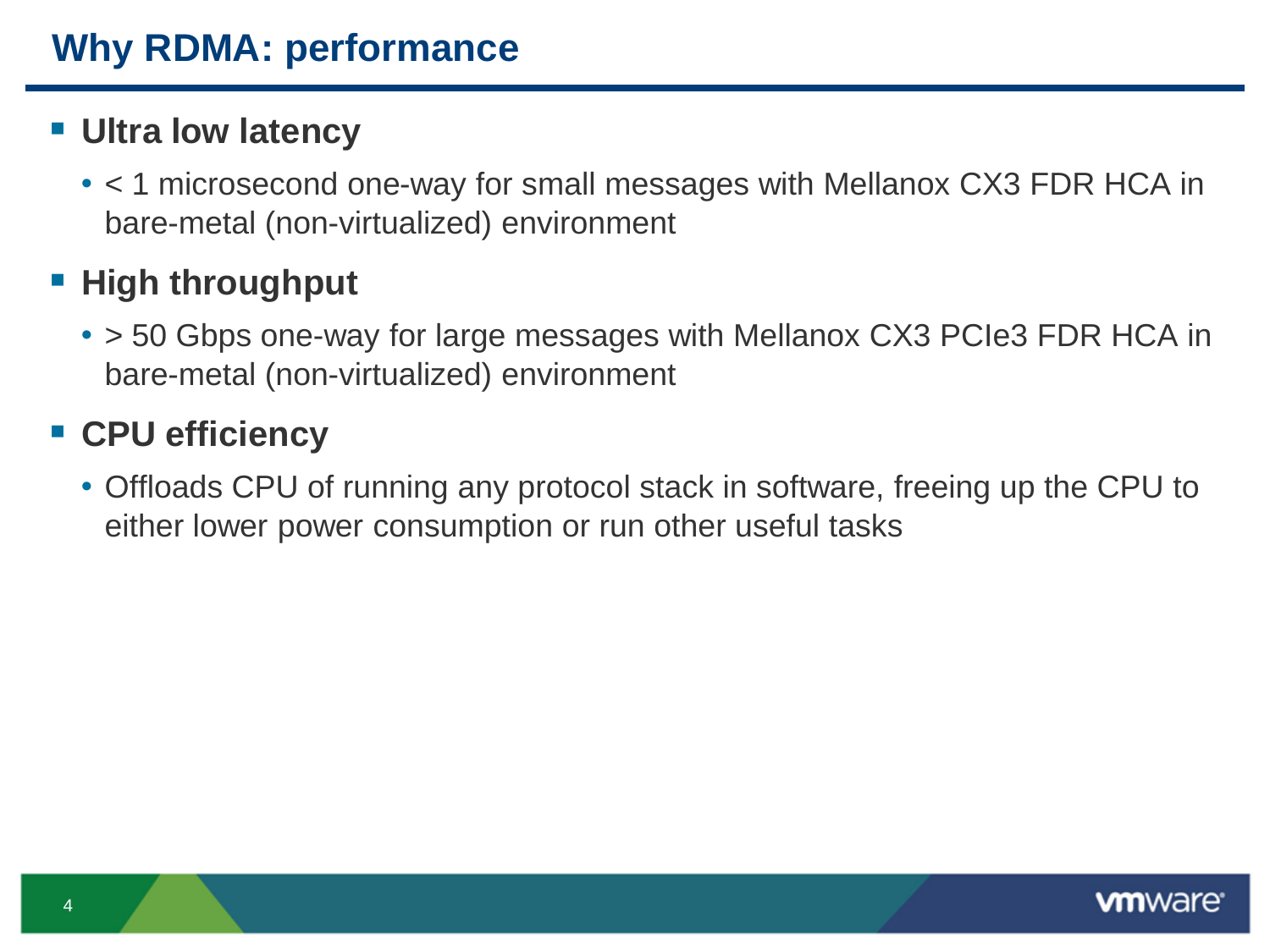## **Who uses RDMA: bare-metal applications**

- **High performance computing applications relying on various message passing libraries like MPI**
- **Clustered databases**
	- IBM DB2 pureScale
	- Oracle ExaData/RAC
- **Distributed filesystems**
	- IBM GPFS
	- Open source Lustre
	- Red Hat Storage Server (GlusterFS)

#### **Distributed caches**

- Dell (RNA Networks)
- **Financial trading applications**
- **BigData (Hadoop: Mellanox Unstructured Data Accelerator)**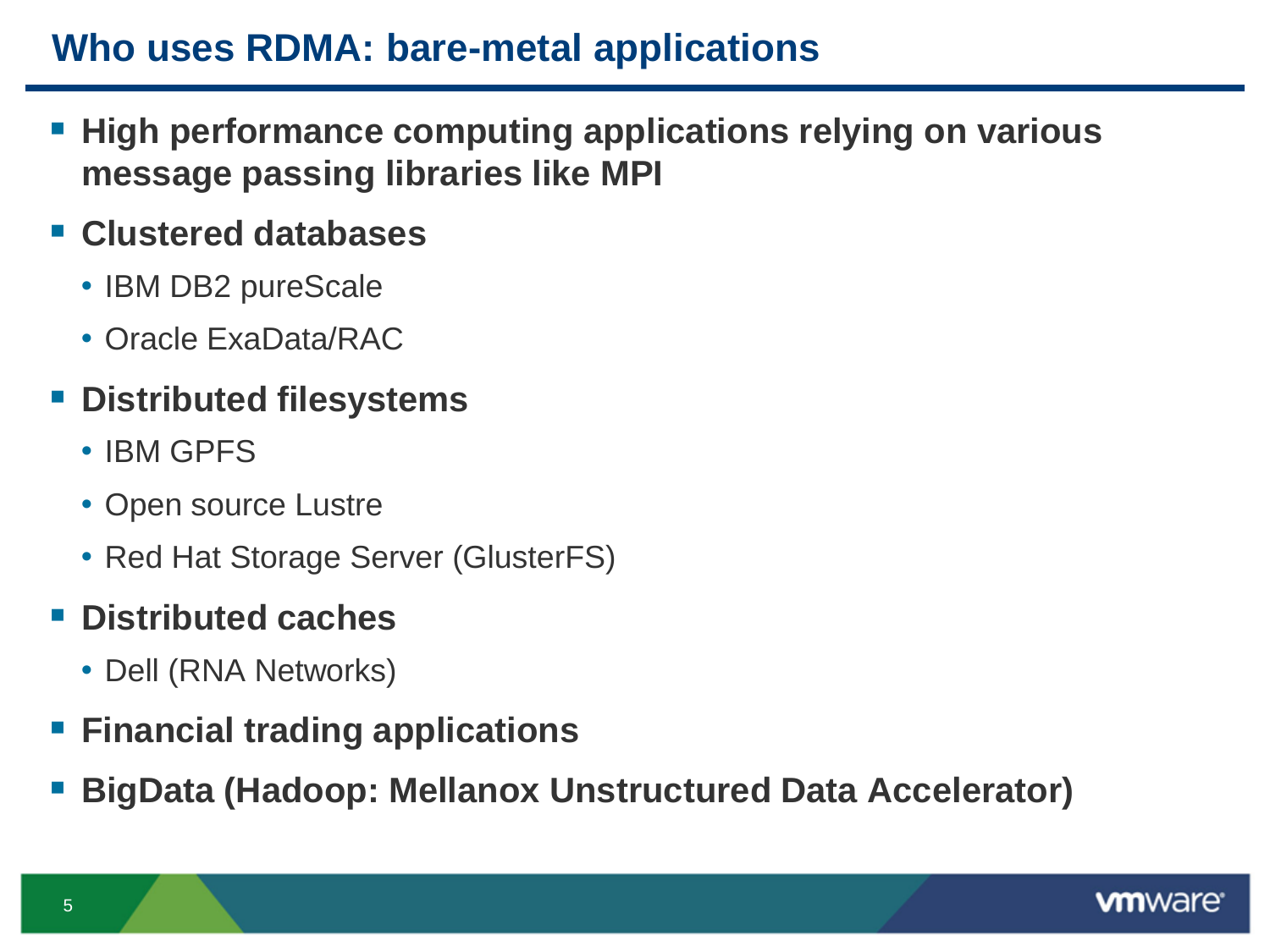- **1. Full-function DirectPath I/O (passthrough)**
- **2. SR-IOV VF DirectPath I/O (passthrough)**
- **3. Paravirtual RDMA HCA (vRDMA) offered to VM**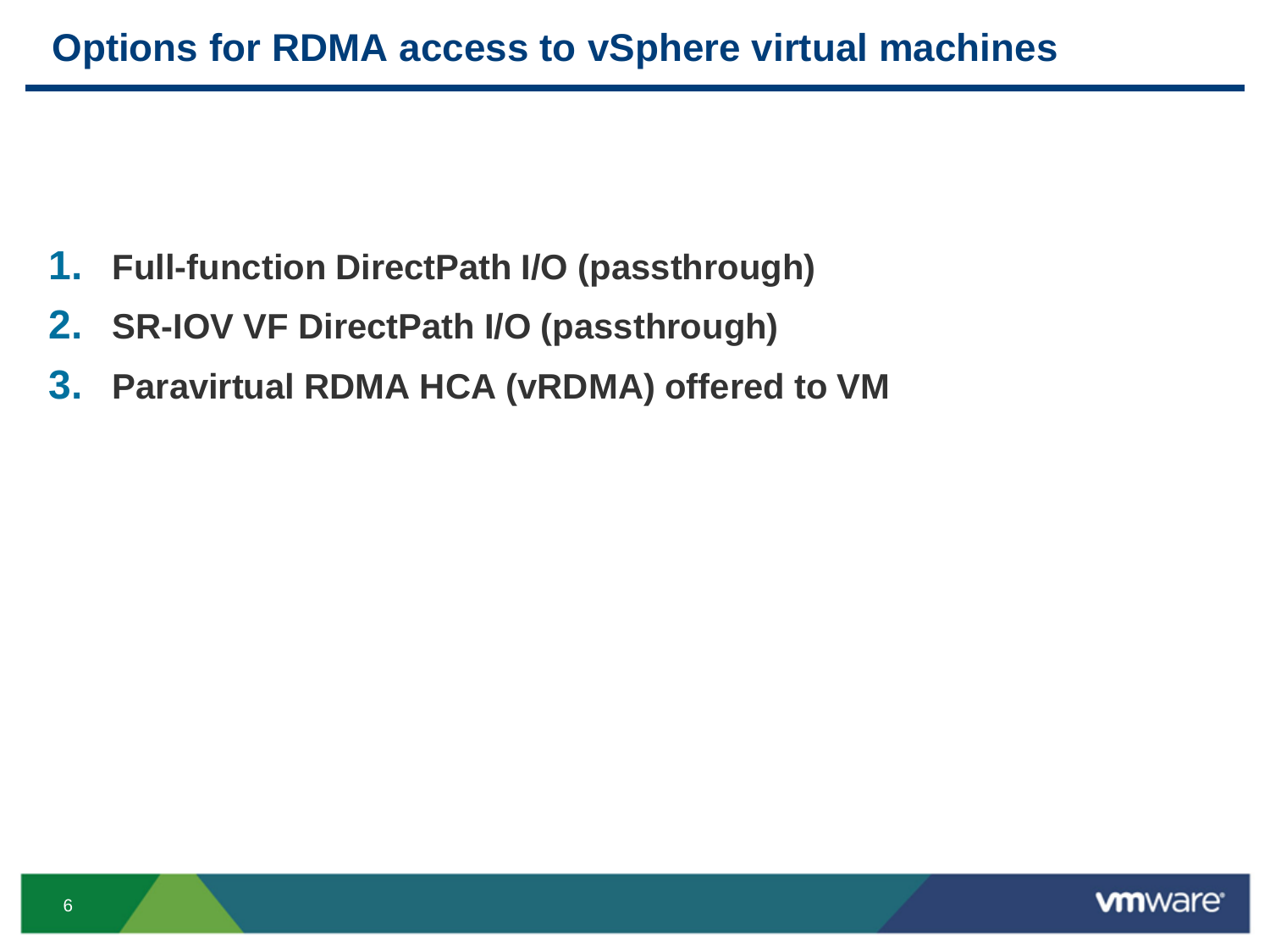# **Full-function DirectPath I/O**

- **Direct assign physical RDMA HCA (IB/RoCE/iWARP) to VM**
- **Physical HCA cannot be shared between VMs or by the ESXi hypervisor**
- **DirectPath I/O is incompatible with many important vSphere features:**
	- Memory Overcommit, Fault Tolerance, Snapshots, Suspend/Resume, vMotion

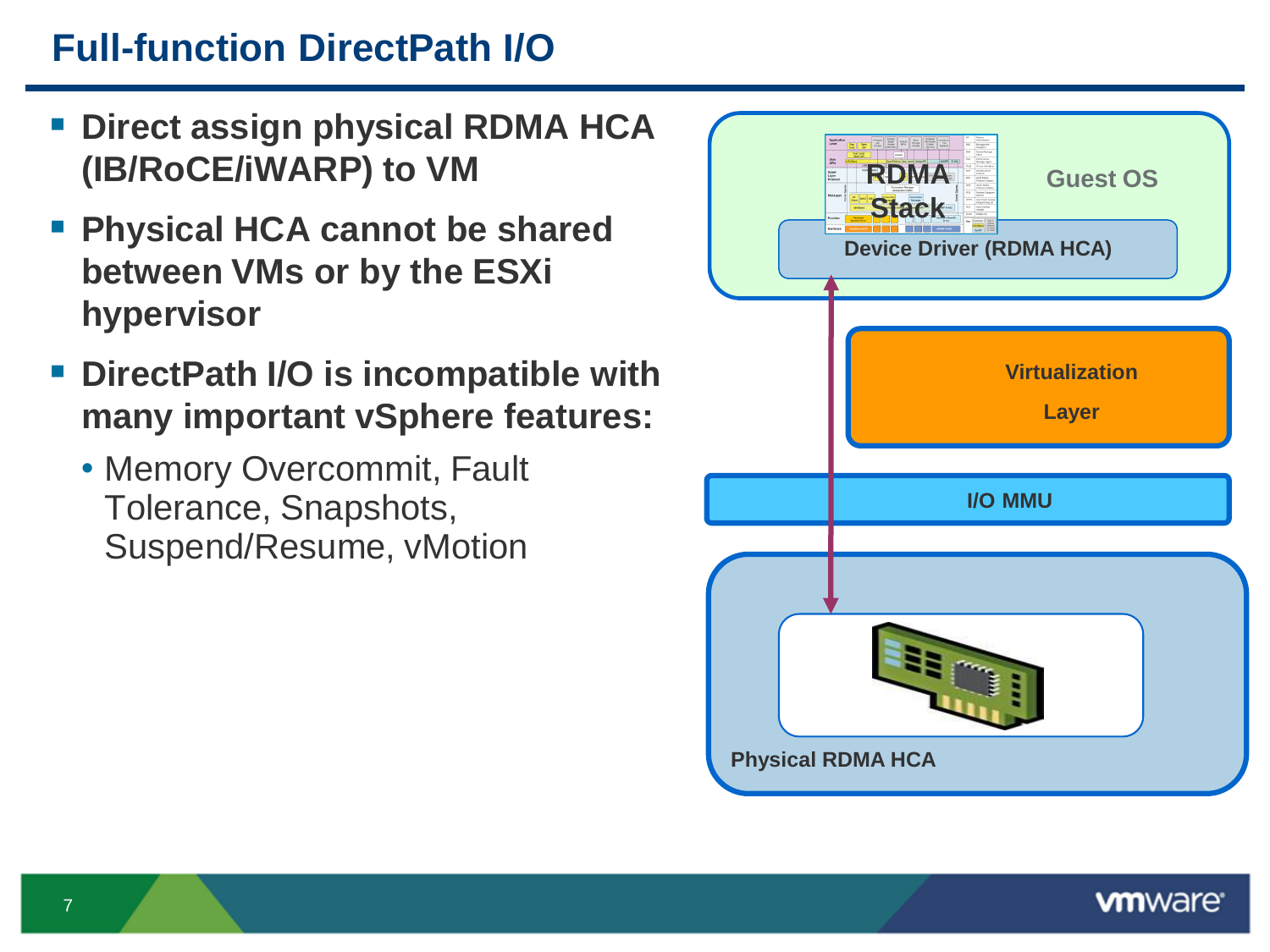# **SR-IOV VF DirectPath I/O**

- **E** Single-Root IO Virtualization (SR-**IOV): PCI-SIG standard**
- **Physical (IB/RoCE/iWARP) HCA can be shared between VMs or by the ESXi hypervisor**
	- Virtual Functions direct assigned to VMs
	- Physical Function controlled by hypervisor
- **F** Still DirectPath I/O, which is **incompatible with many important vSphere features**

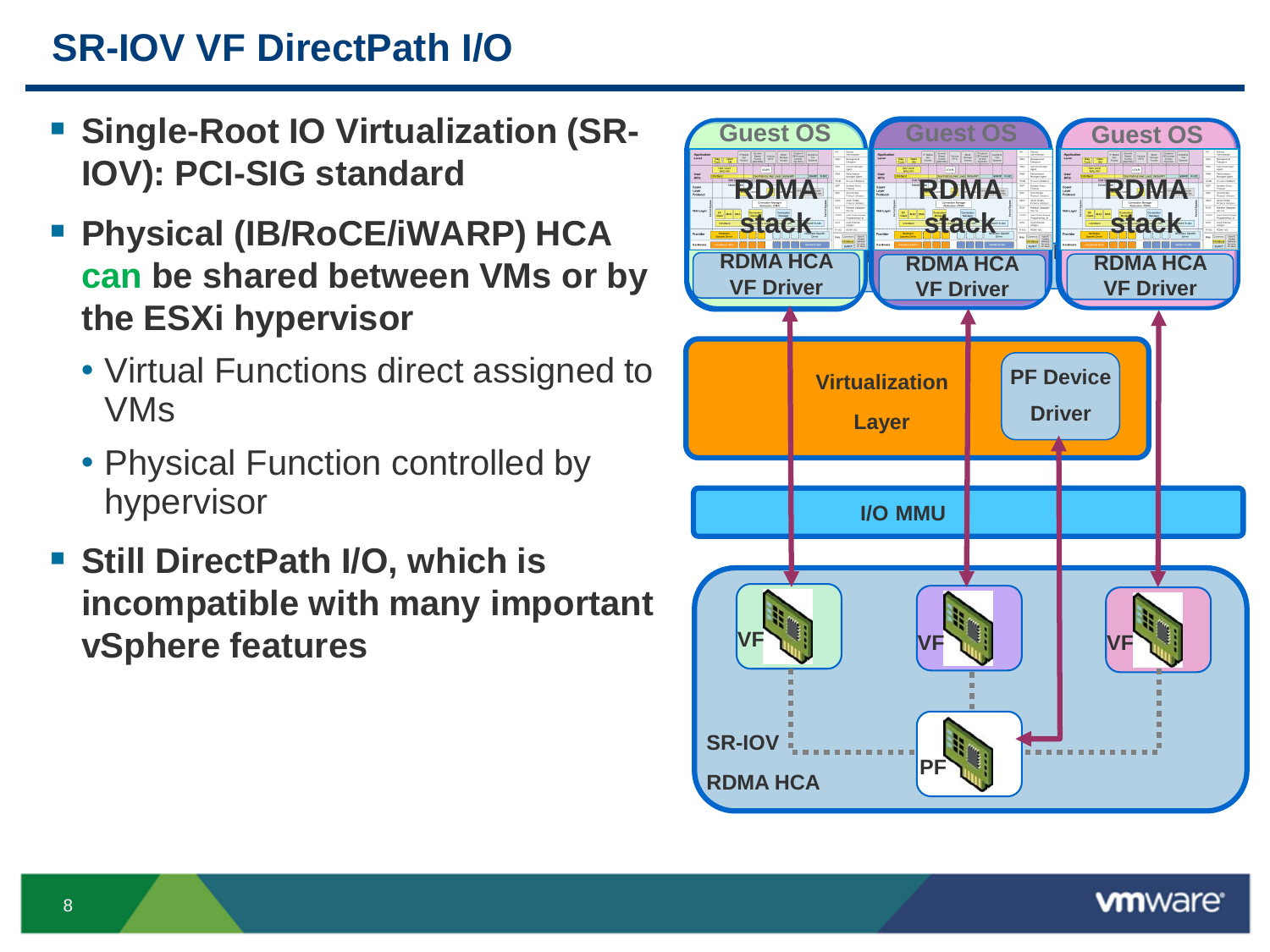# **Paravirtual RDMA HCA (vRDMA) offered to VM**

- **New paravirtualized driver in Guest OS**
	- Implements "Verbs" interface
- **RDMA emulated in ESXi hypervisor**
	- Translates Verbs from Guest to Verbs to ESXi "RDMA Stack"
	- Guest physical memory regions mapped to ESXi and passed down to physical RDMA HCA
	- Zero-copy DMA directly from/to guest physical memory
	- Completions/interrupts "proxied" by emulation

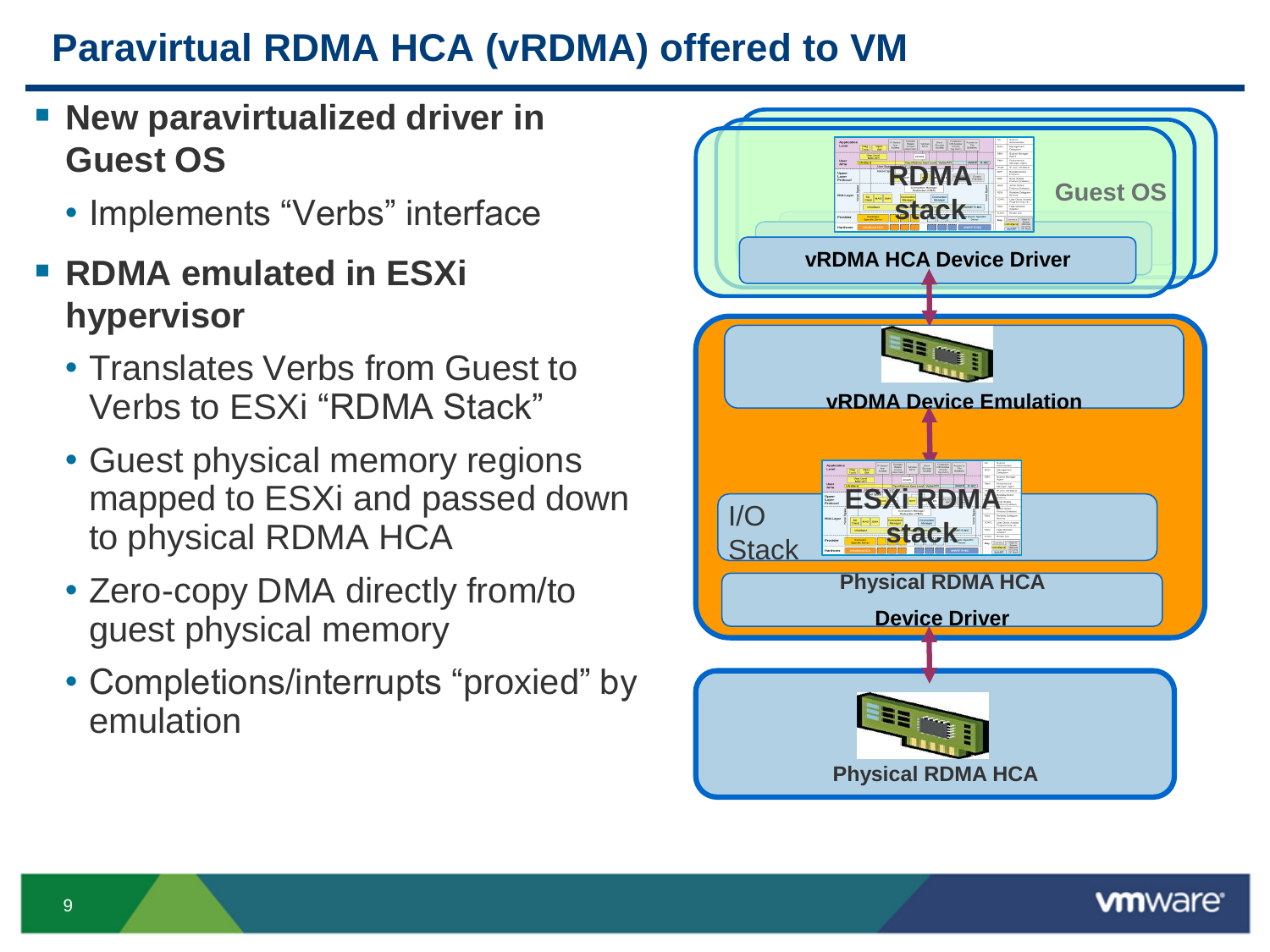#### **Performance Comparison**



**vm**ware<sup>®</sup>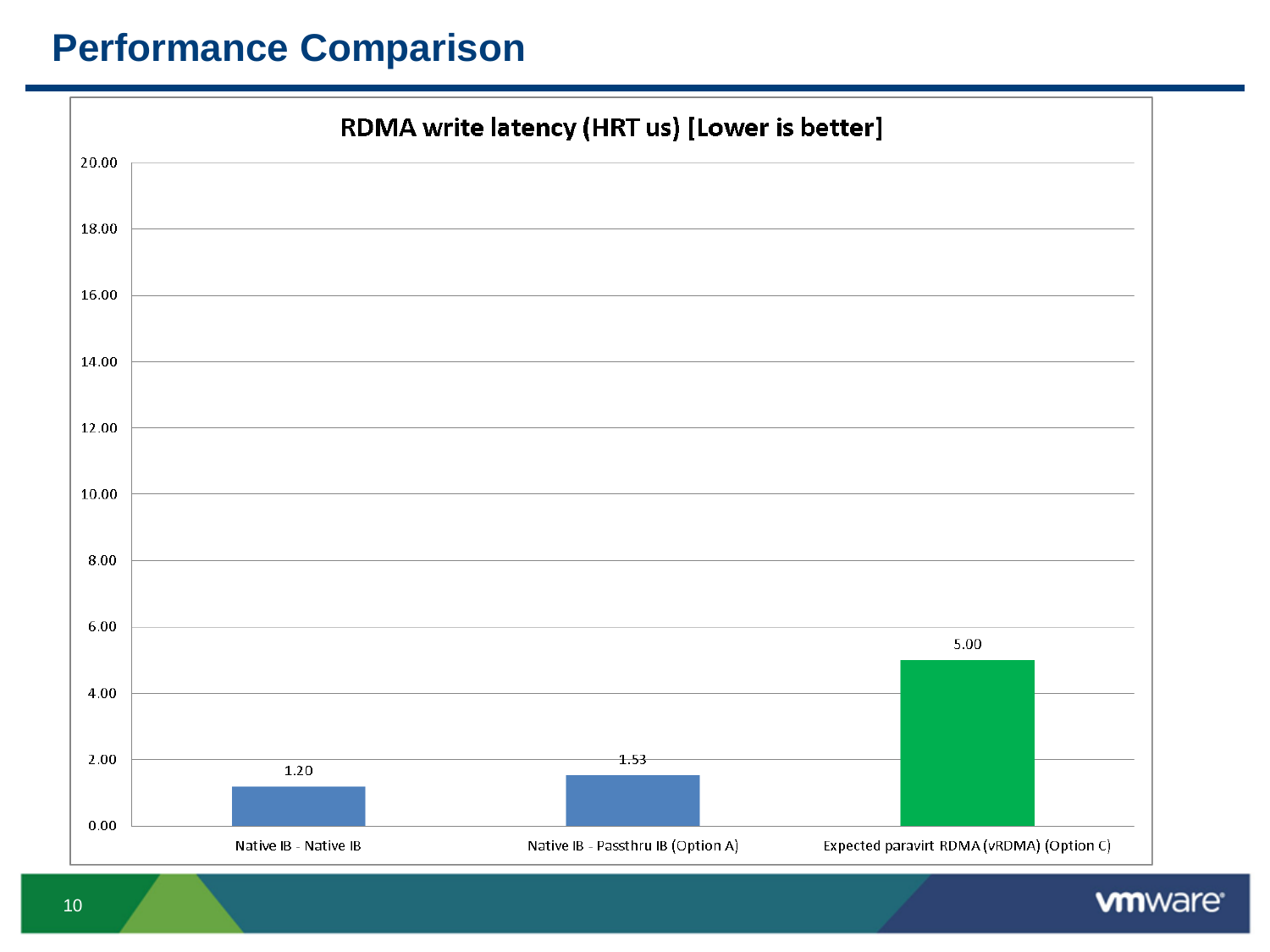#### **InfiniBand with DirectPath I/O**



Figure 5: RDMA Read latencies using polling completions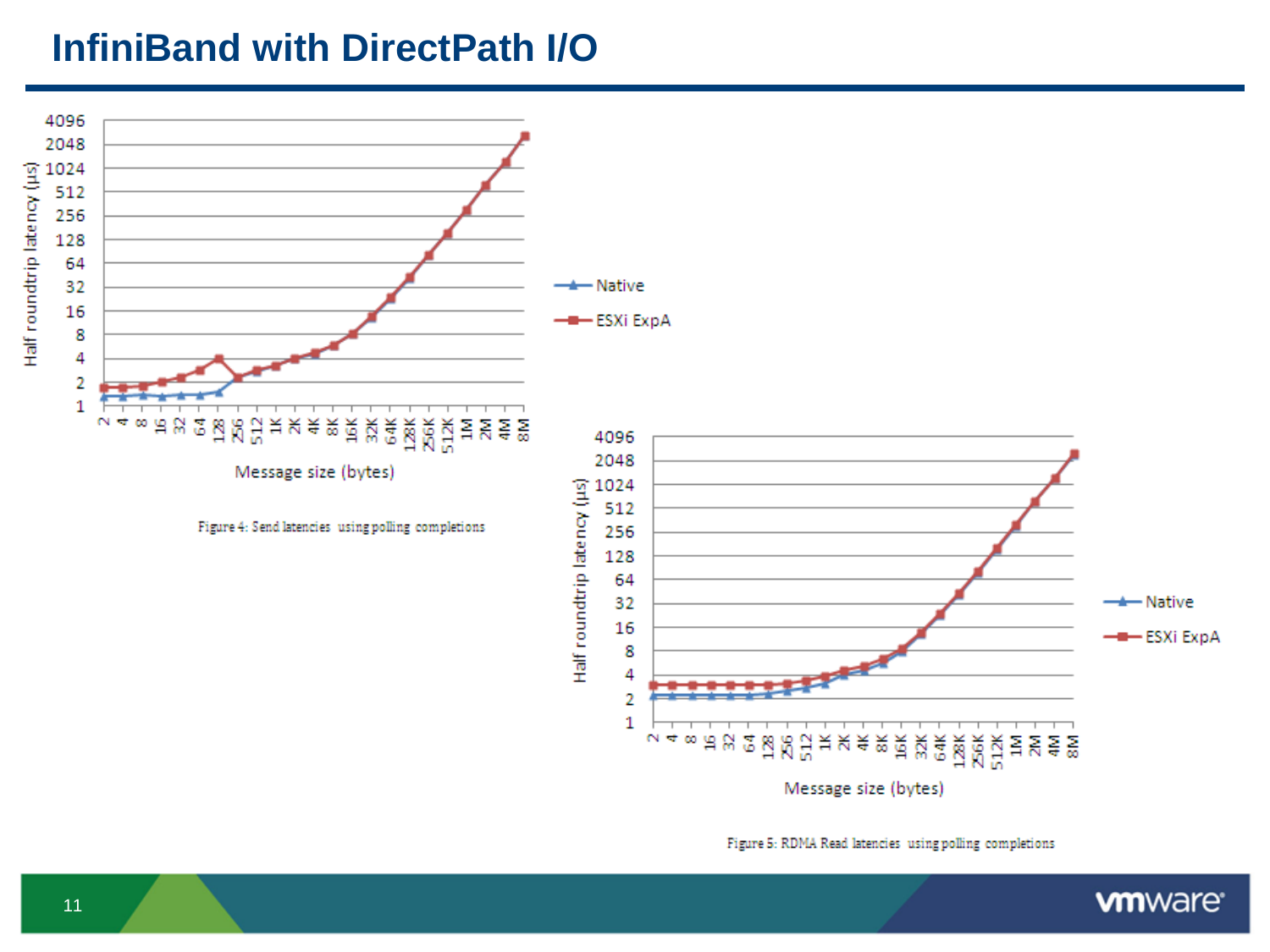#### **InfiniBand with DirectPath I/O**





*RDMA Performance in Virtual Machines with QDR InfiniBand on vSphere 5 http://labs.vmware.com/publications/ib-researchnote-apr2012*

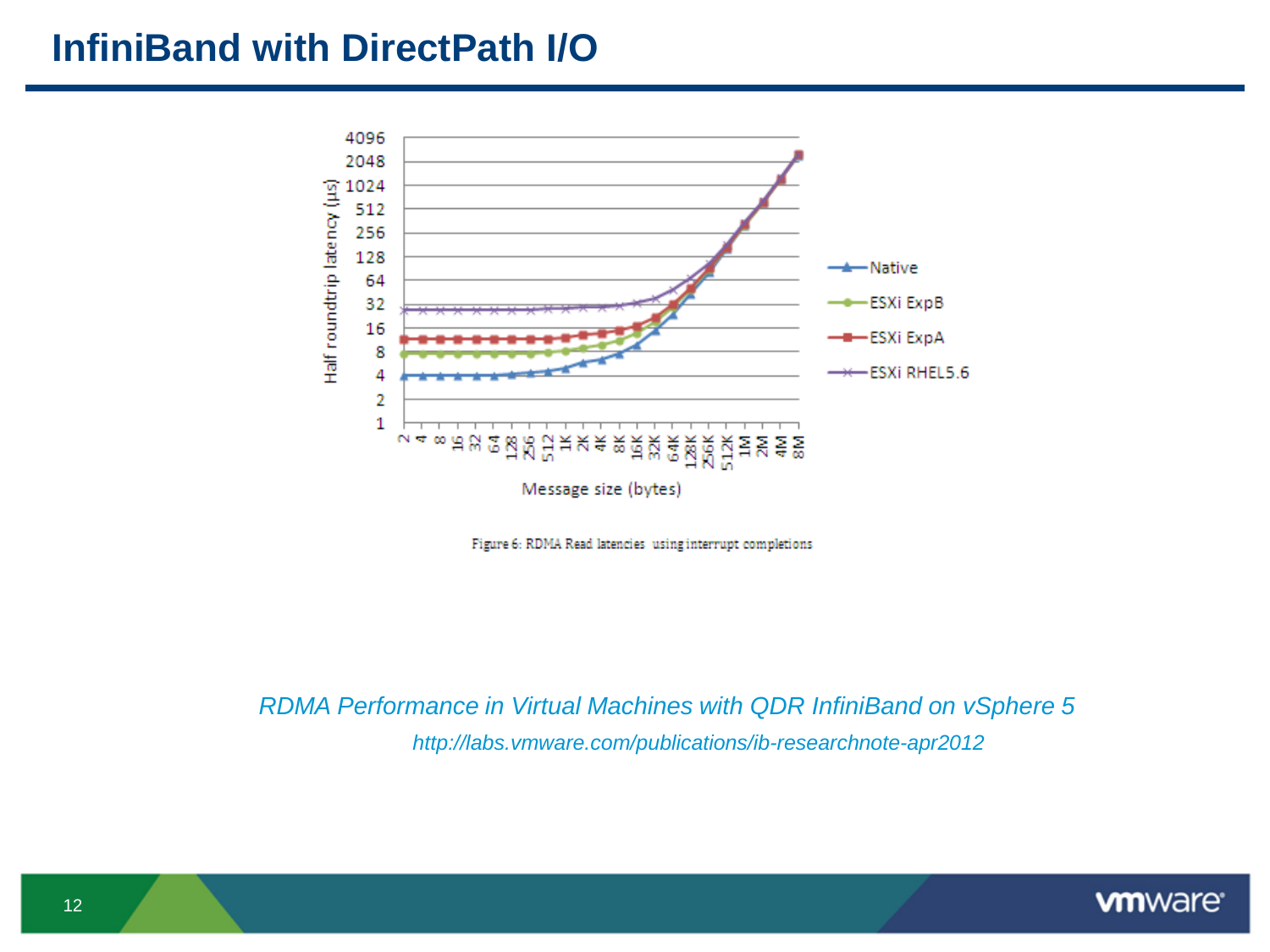- **Full function DirectPath I/O already used by some customers**
- **SR-IOV DirectPath I/O supported in vSphere 5.1**
- **vRDMA paravirtual driver/device being prototyped in Office of CTO**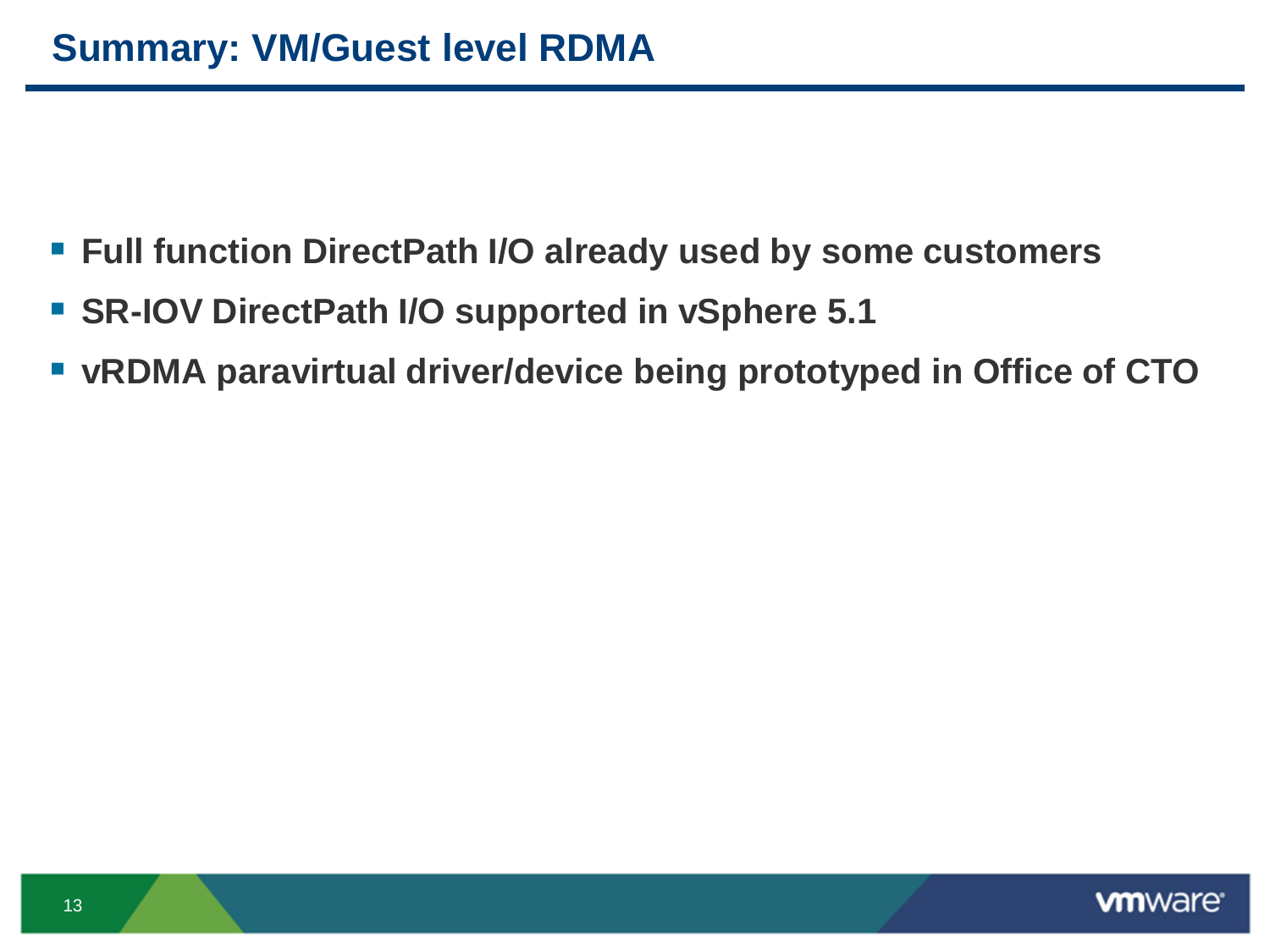## **RDMA advantages for vSphere hypervisor services**

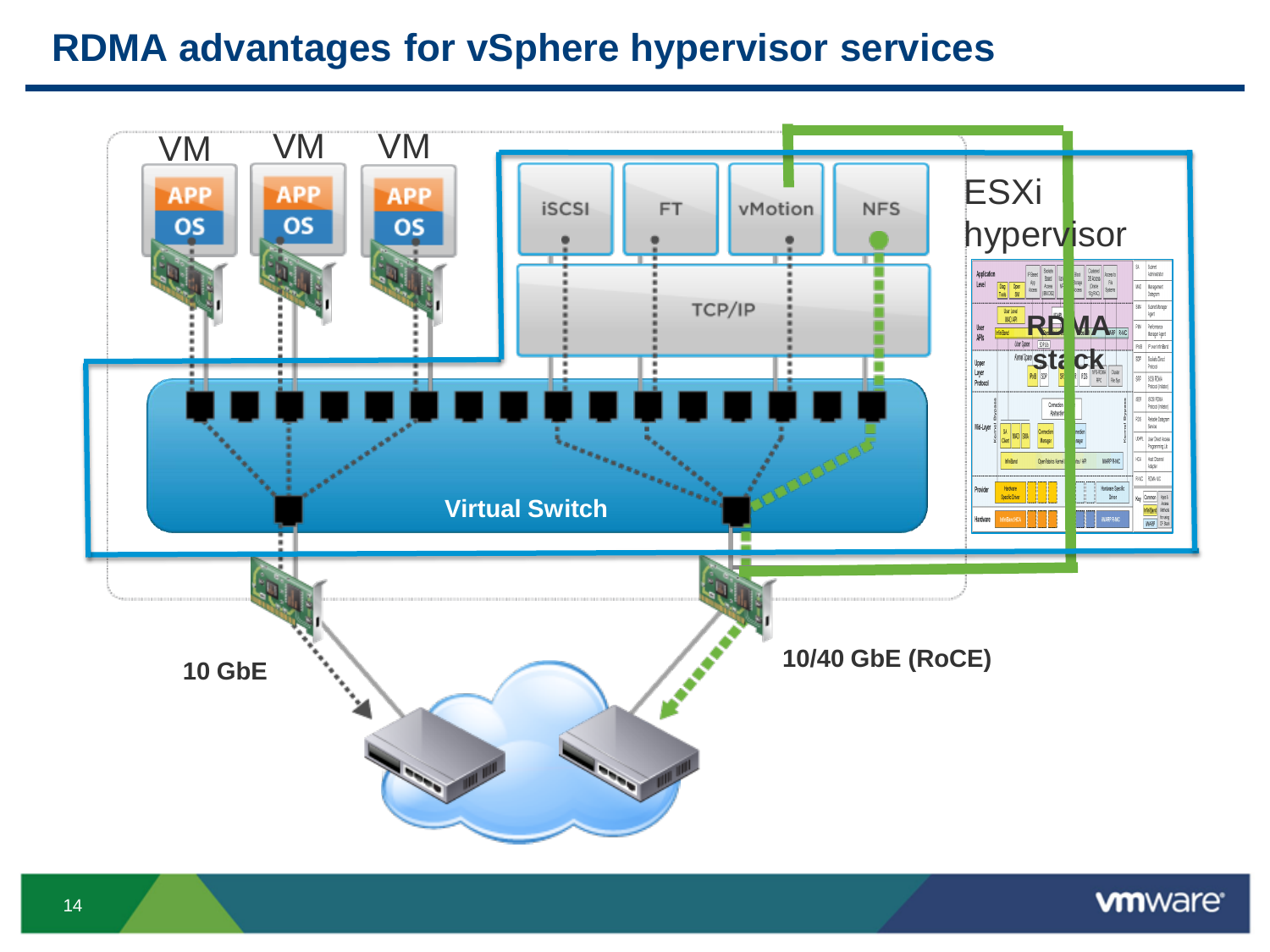## **vMotion: live migration of virtual machines**

• Key enabler for Distributed Resource Scheduler (DRS) and Distributed Power Management (DPM)

#### **vMotion data transfer mechanism**

• Currently network (TCP/IP/BSD sockets/mbufs) based

## **Why RDMA? Performance**

- Zero copy send & receive == Reduced CPU utilization
- Lower latency
- Eliminate TCP/IP protocol & processing overheads



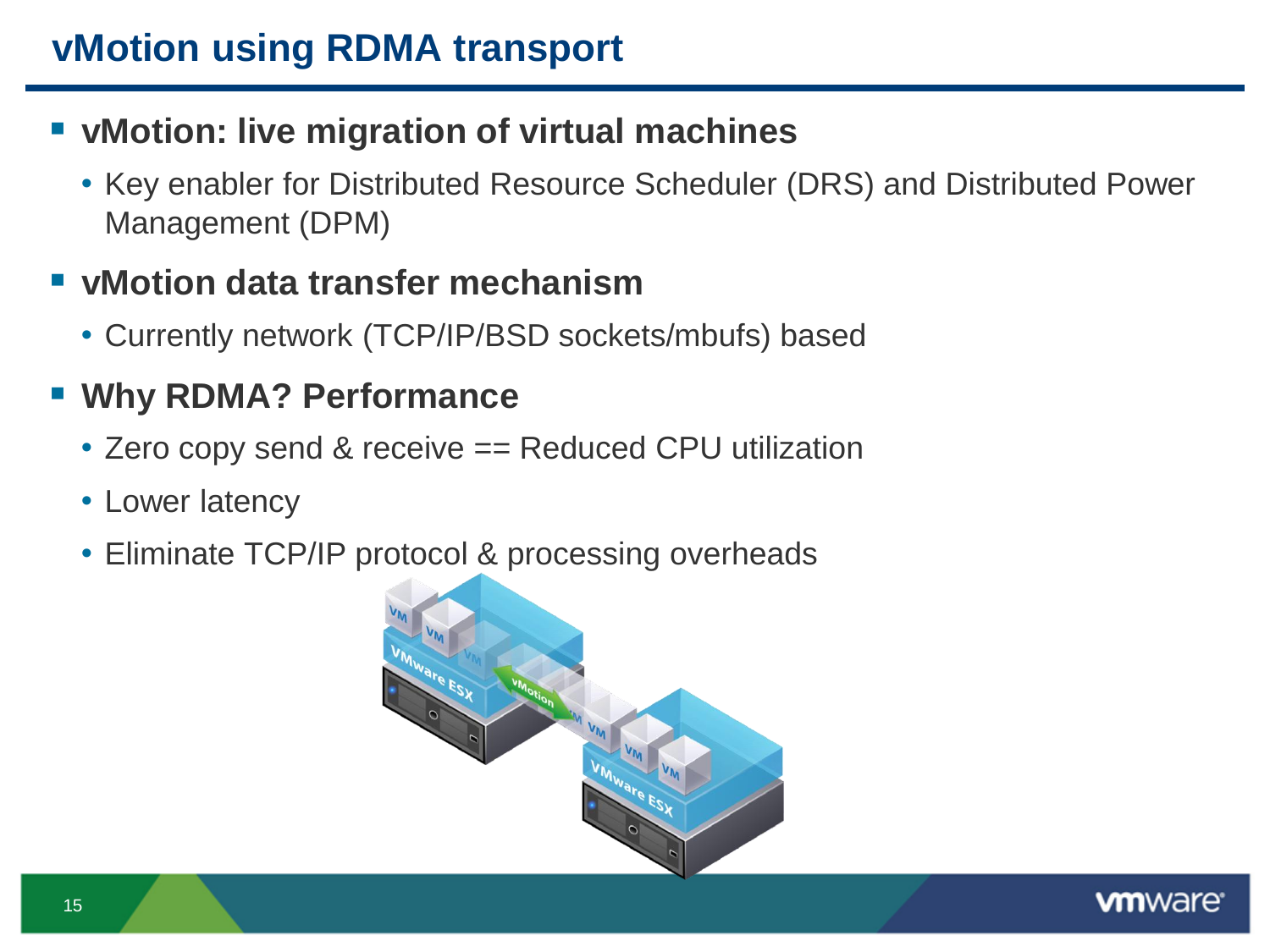#### **Test setup**

- **Two HP ProLiant ML 350 G6 machines, 2x Intel Xeon (E5520, E5620), HT enabled, 60 GB RAM**
- **Mellanox 40GbE RoCE cards**
	- ConnectX-2 VPI PCIe 2.0 x8, 5.0 GT/s
- **SPECjbb2005 50GB workload** 
	- 56 GB, 4 vCPU Linux VM
	- Run-time config switch for TCP/IP or RDMA transport
	- Single stream helper for RDMA transport vs. two for TCP/IP transport



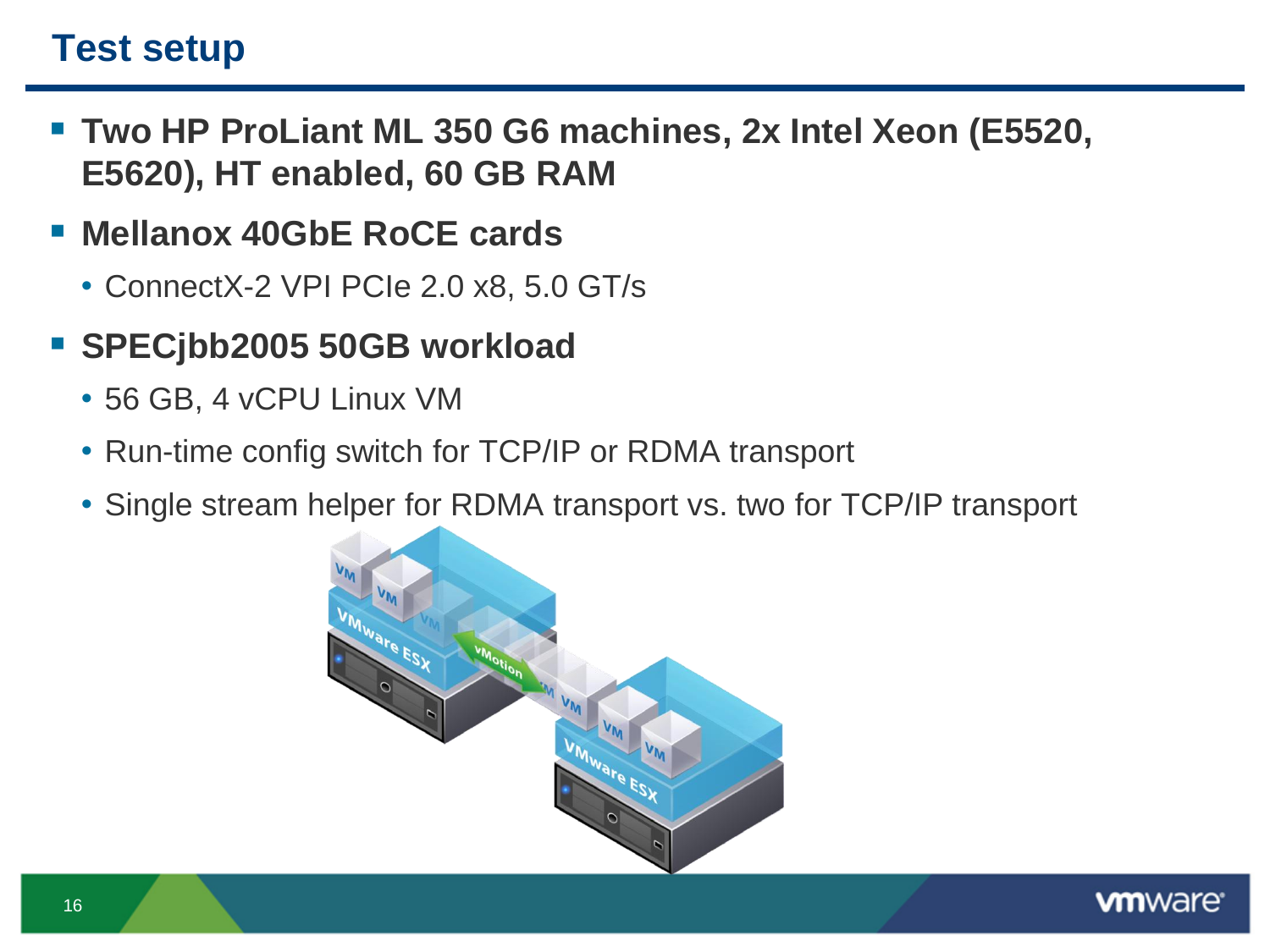## **Total vMotion Time (seconds)**



**vm**ware<sup>®</sup>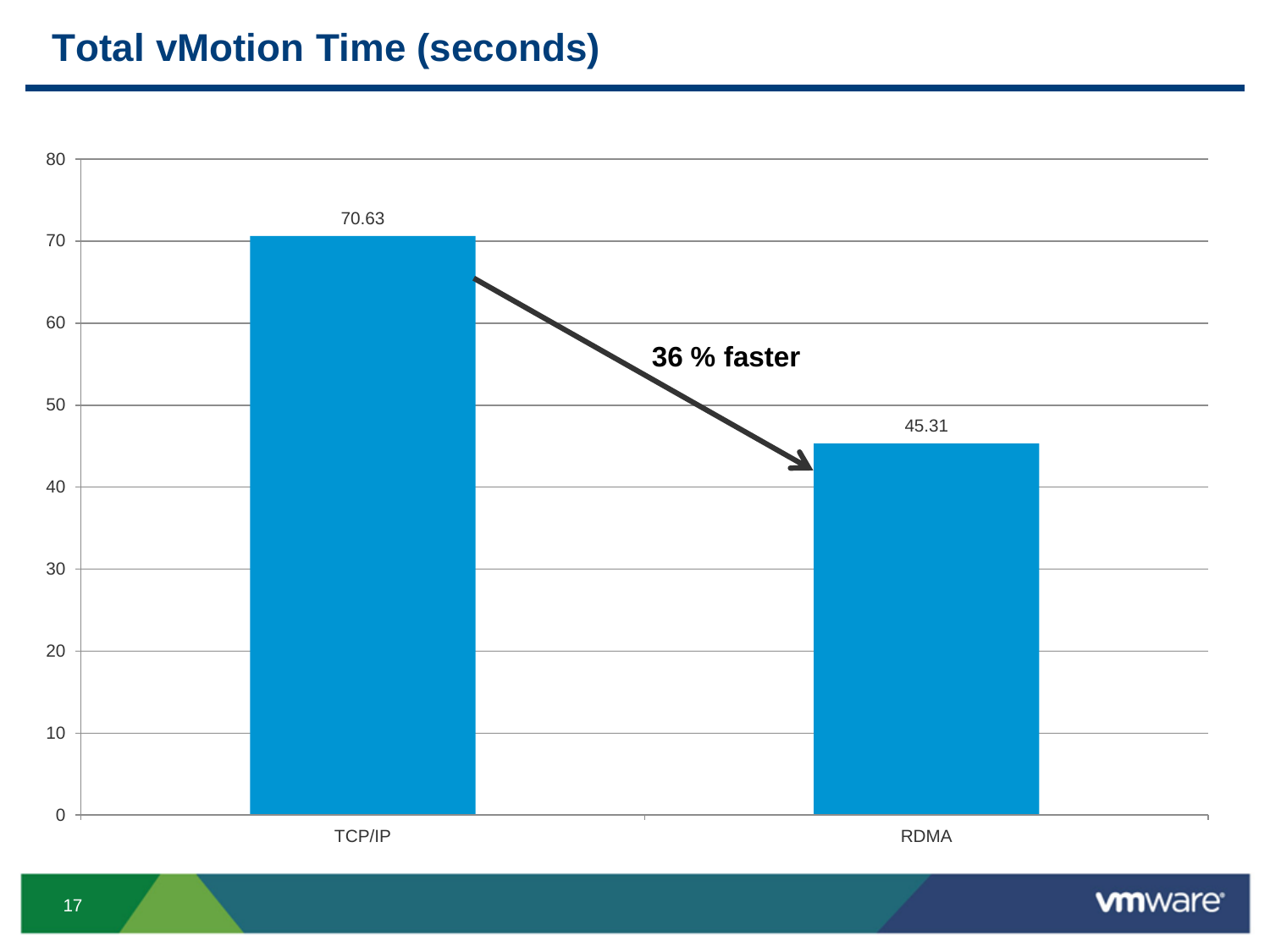## **Precopy bandwidth (Pages/sec)**



**vm**ware<sup>®</sup>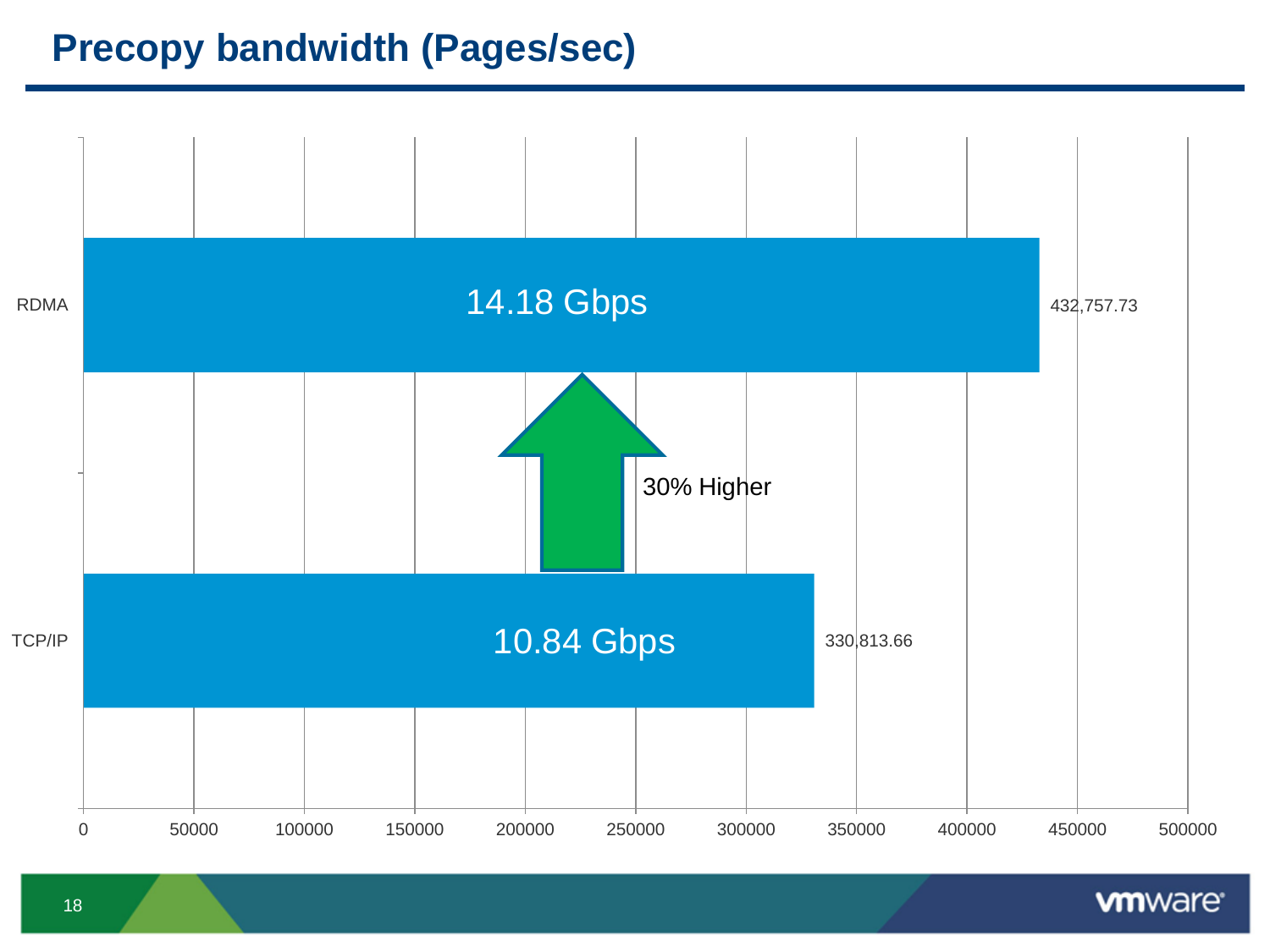## **CPU Utilization**



- **Destination CPU utilization 92% lower**
- **Source CPU utilization 84% lower**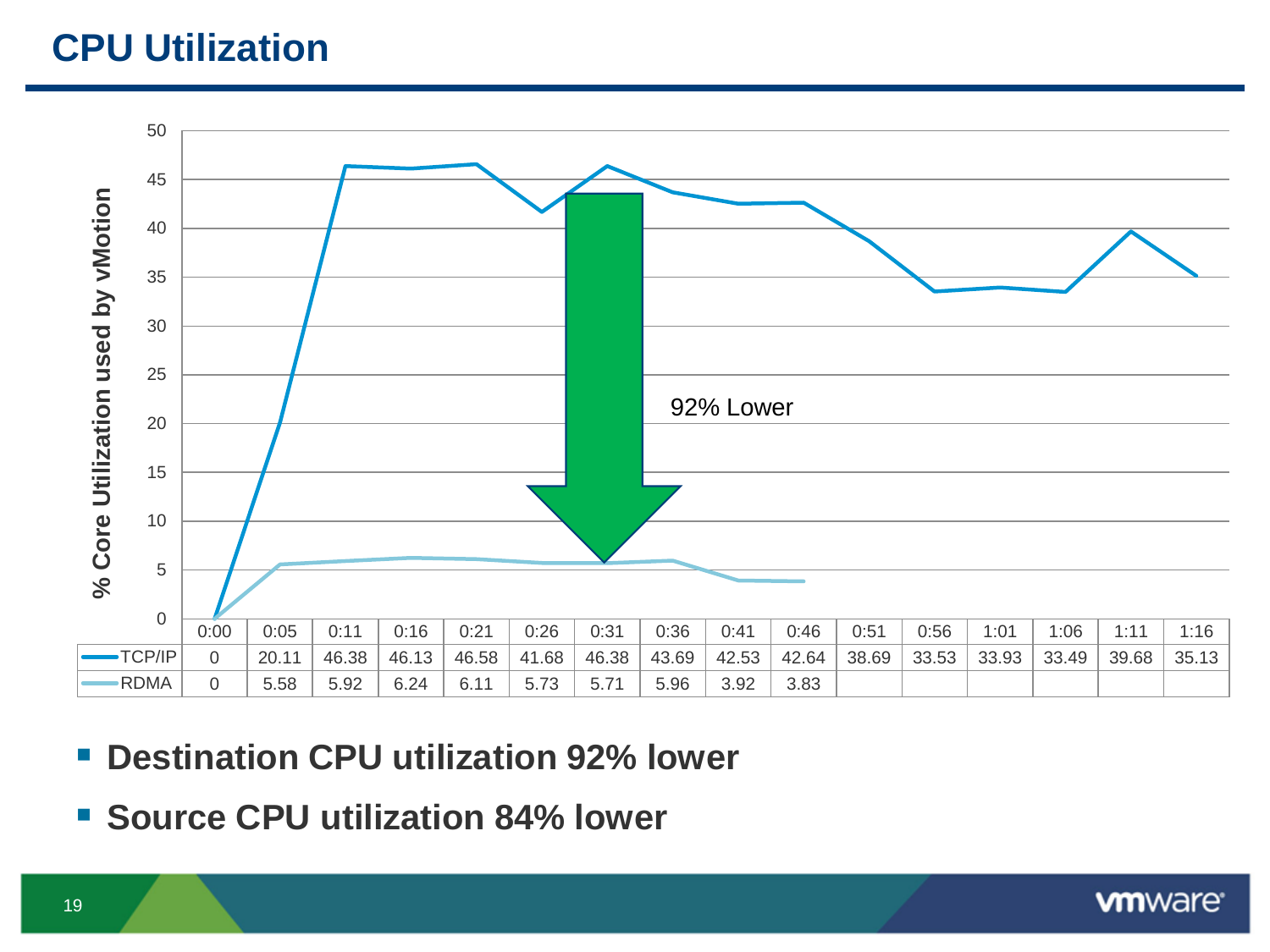## **Overall summary**

### **Hypervisor-level RDMA**

- Proven benefits for hypervisor services (vMotion, etc.)
- Currently under discussion internally
- **Passthrough InfiniBand delivers credible performance**
- **Paravirtual vRDMA most attractive option for VM-level RDMA**
	- Maintains key virtualization capabilities
	- Delivers better latencies than other approaches
	- Prototyping underway